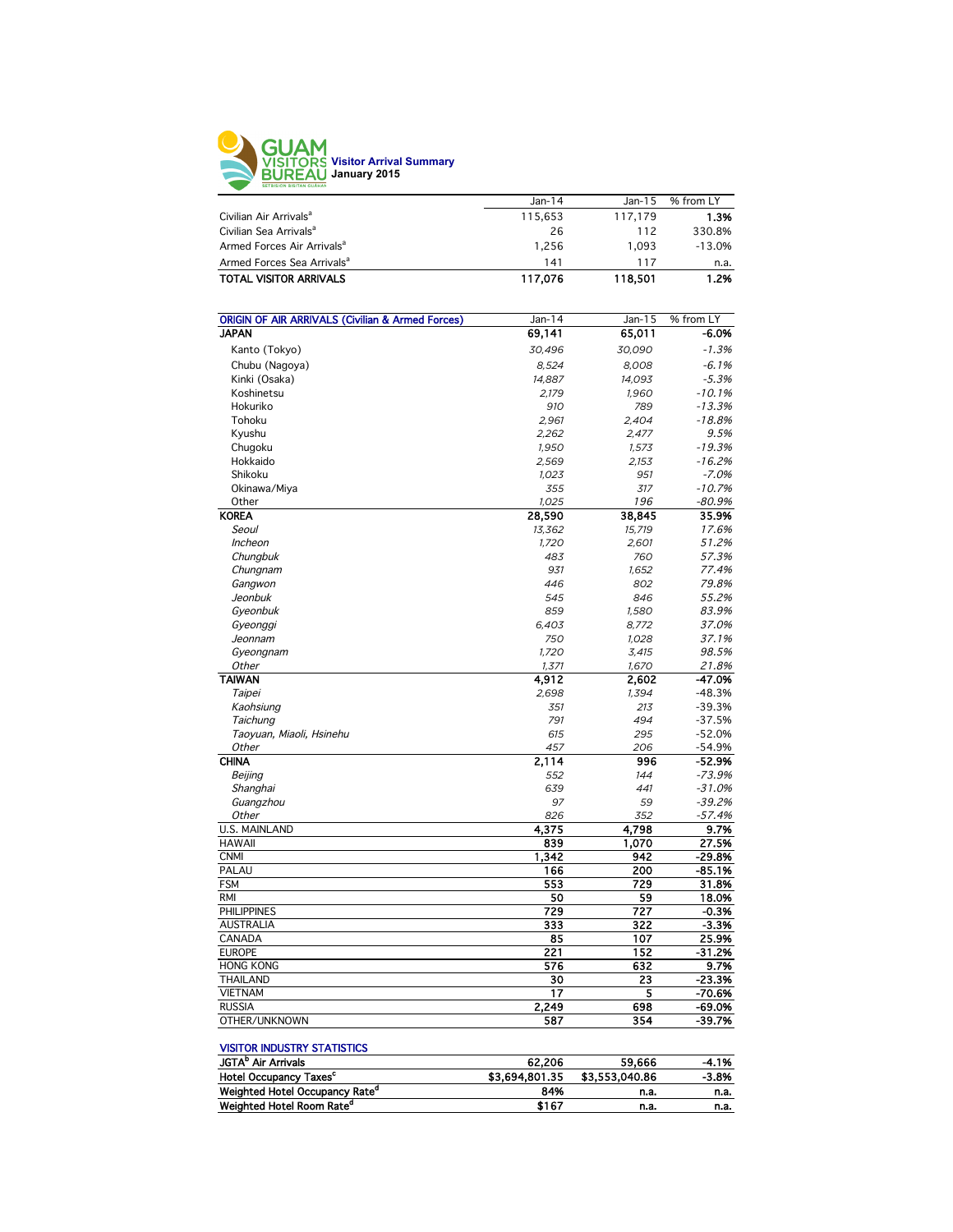**Guam Visitors Bureau January 2015 Visitor Arrival Summary REVISED 2/17/15 Calendar Year-to-Date 2014/15 • Fiscal Year-to-Date 2014/15** 

|                                                             | <b>CYTD 2014</b> | <b>CYTD 2015</b> |                     | <b>FYTD 2014</b>    | <b>FYTD 2015</b>    |                 |
|-------------------------------------------------------------|------------------|------------------|---------------------|---------------------|---------------------|-----------------|
|                                                             | (Jan '14)        | (Jan '15)        | % from LY           | (Oct '13 - Jan '14) | (Oct '14 - Jan '15) | % from LY       |
| Air Arrivals <sup>a</sup>                                   | 116,909          | 118,272          | 1.2%                | 443,065             | 443,192             | 0.0%            |
| Sea Arrivals <sup>a</sup>                                   | 167              | 229              | 37.1%               | 2,034               | 5,253               | 158.3%          |
| <b>TOTAL VISITOR ARRIVALS</b>                               | 117,076          | 118,501          | 1.2%                | 445,099             | 448,445             | 0.8%            |
|                                                             |                  |                  |                     |                     |                     |                 |
|                                                             | <b>CYTD 2014</b> | <b>CYTD 2015</b> |                     | <b>FYTD 2014</b>    | <b>FYTD 2015</b>    |                 |
| <b>ORIGIN OF AIR ARRIVALS (Civilian &amp; Armed Forces)</b> | (Jan '14)        | (Jan '15)        | % from LY           | (Oct '13 - Jan '14) | (Oct '14 - Jan '15) | % from LY       |
| <b>JAPAN</b>                                                | 69,141           | 65,011           | $-6.0%$             | 279,167             | 260,063             | -6.8%           |
| Kanto (Tokyo)                                               | 30,496           | 30,090           | $-1.3%$             | 123,731             | 118,862             | $-3.9%$         |
| Chubu (Nagoya)                                              | 8,524            | 8,008            | $-6.1%$             | 36,933              | 34,792              | $-5.8%$         |
| Kinki (Osaka)                                               | 14,887           | 14,093           | $-5.3%$             | 59,501              | 54,429              | $-8.5%$         |
| Koshinetsu                                                  | 2,179            | 1,960            | $-10.1%$            | 9,851               | 7,856               | $-20.3%$        |
| Hokuriko                                                    | 910              | 789              | $-13.3%$            | 3,945               | 3,136               | $-20.5%$        |
| Tohoku                                                      | 2,961            | 2,404            | $-18.8%$            | 11,033              | 9,841               | $-10.8%$        |
| Kyushu                                                      | 2,262            | 2,477            | 9.5%                | 10,151              | 9,992               | $-1.6%$         |
| Chugoku<br>Hokkaido                                         | 1,950            | 1,573            | $-19.3%$            | 9,368               | 8,325               | $-11.1%$        |
| Shikoku                                                     | 2,569<br>1,023   | 2,153<br>951     | $-16.2%$<br>$-7.0%$ | 6,490<br>4,074      | 6,124<br>4,112      | $-5.6%$<br>0.9% |
| Okinawa/Miya                                                | 355              | 317              | $-10.7%$            | 1,584               | 1,487               | $-6.1%$         |
| Other                                                       | 1,025            | 196              | $-80.9%$            | 2,506               | 1,107               | $-55.8%$        |
| <b>KOREA</b>                                                | 28,590           | 38,845           | 35.9%               | 96,677              | 121,532             | 25.7%           |
| Seoul                                                       | 13,362           | 15,719           | 17.6%               | 45,642              | 52,655              | 15.4%           |
| Incheon                                                     | 1,720            | 2,601            | 51.2%               | 6,088               | 7,972               | 30.9%           |
| Chungbuk                                                    | 483              | 760              | 57.3%               | 1,710               | 2,265               | 32.5%           |
| Chungnam                                                    | 931              | 1,652            | 77.4%               | 3,323               | 4,975               | 49.7%           |
| Gangwon                                                     | 446              | 802              | 79.8%               | 1,293               | 1,772               | 37.0%           |
| Jeonbuk                                                     | 545              | 846              | 55.2%               | 1,489               | 2,029               | 36.3%           |
| Gyeonbuk                                                    | 859              | 1,580            | 83.9%               | 3,394               | 4,341               | 27.9%           |
| Gyeonggi                                                    | 6,403            | 8,772            | 37.0%               | 21,785              | 28,544              | 31.0%           |
| Jeonnam                                                     | 750              | 1,028            | 37.1%               | 2,261               | 2,806               | 24.1%           |
| Gyeongnam                                                   | 1,720            | 3,415            | 98.5%               | 5,993               | 9,842               | 64.2%           |
| Other                                                       | 1,371            | 1,670            | 21.8%               | 3,699               | 4,331               | 17.1%           |
| <b>TAIWAN</b>                                               | 4,912            | 2,602            | -47.0%              | 15,836              | 11,738              | $-25.9%$        |
| Taipei                                                      | 2,698            | 1,394            | -48.3%              | 8,788               | 6,778               | $-22.9%$        |
| Kaohsiung                                                   | 351              | 213              | $-39.3%$            | 1,244               | 799                 | $-35.8%$        |
| Taichung                                                    | 791              | 494              | $-37.5%$            | 2,782               | 2,046               | $-26.5%$        |
| Taoyuan, Miaoli, Hsinehu                                    | 615              | 295              | $-52.0%$            | 1,665               | 1,404               | $-15.7%$        |
| Other                                                       | 457              | 206              | $-54.9%$            | 1,357               | 711                 | $-47.6%$        |
| <b>CHINA</b>                                                | 2,114            | 996              | $-52.9%$            | 4,917               | 5,532               | 12.5%           |
| Beijing                                                     | 552              | 144              | $-73.9%$            | 1,202               | 1,495               | 24.4%           |
| Shanghai                                                    | 639              | 441              | $-31.0%$            | 1,562               | 1,798               | 15.1%           |
| Guangzhou                                                   | 97               | 59               | $-39.2%$            | 325                 | 301                 | $-7.4%$         |
| Other                                                       | 826              | 352              | $-57.4%$            | 1,828               | 1,938               | 6.0%            |
| U.S. MAINLAND                                               | 4,375            | 4,798            | 9.7%                | 15,567              | 17,890              | 14.9%           |
| <b>HAWAII</b>                                               | 839              | 1,070            | 27.5%               | 3,461               | 4,404               | 27.2%           |
| <b>CNMI</b>                                                 | 1,342            | 942              | $-29.8%$            | 5,543               | 4,438               | $-19.9%$        |
| PALAU                                                       | 166              | 200              | 20.5%               | 845                 | 1,086               | 28.5%           |
| <b>FSM</b>                                                  | 553              | 729              | 31.8%               | 2,818               | 3,022               | 7.2%            |
| RMI                                                         | 50<br>729        | 59               | 18.0%               | 324                 | 261                 | $-19.4%$        |
| <b>PHILIPPINES</b>                                          |                  | 727              | $-0.3%$             | 4,317               | 4,652               | 7.8%            |
| AUSTRALIA<br>CANADA                                         | 333<br>85        | 322<br>107       | -3.3%<br>25.9%      | 1,098<br>502        | 1,121<br>365        | 2.1%<br>-27.3%  |
| <b>EUROPE</b>                                               | 221              | 152              | $-31.2%$            | 752                 | 669                 | $-11.0%$        |
| <b>HONG KONG</b>                                            | 576              | 632              | 9.7%                | 3,277               | 2,908               | $-11.3%$        |
| <b>THAILAND</b>                                             | 30               | 23               | $-23.3%$            | 115                 | 92                  | $-20.0%$        |
| <b>VIETNAM</b>                                              | 17               | 5                | -70.6%              | 42                  | 36                  | $-14.3%$        |
| <b>RUSSIA</b>                                               | 2,249            | 698              | $-69.0%$            | 5,552               | 2,003               | -63.9%          |
| OTHER/UNKNOWN                                               | 587              | 354              | -39.7%              | 2,255               | 1,380               | -38.8%          |
|                                                             |                  |                  |                     |                     |                     |                 |
| <b>VISITOR INDUSTRY STATISTICS</b>                          |                  |                  |                     |                     |                     |                 |
| <b>JGTA<sup>b</sup></b> Air Arrivals                        | 62,606           | 59,666           | $-5%$               | 250,526             | 234,916             | -6.2%           |
| Hotel Occupancy Taxes <sup>c</sup>                          | \$3,694,801.35   | \$3,553,040.86   | $-4%$               | \$10,011,766.72     | \$11,066,852.40     | 10.5%           |
| Weighted Hotel Occupancy Rate <sup>d</sup>                  | 84%              | n.a.             | n.a.                | 73%                 | n.a.                | n.a.            |

Note: CYTD is Calendar Year-to-Date and FYTD is Fiscal Year-to-Date. 2012/3 visitor arrivals may exclude Armed Forces sea arrival statistics and may not be comparable to figures last year. Visitor statistics will be updated once the data is made available. Armed Forces sea arrivals exclude HP (home ported) or MSC (military sea command) personnel. Source: °Civilian air & sea arrivals. Customs Declaration<br>Forms, Customs & Quaran Government of Guam dGuam Hotel & Restaurant Association

Weighted Hotel Occupancy Rate<sup>d</sup> 84% n.a. n.a. 73% n.a. n.a. Weighted Hotel Room Rate<sup>d</sup> \$167 n.a. n.a. \$142 n.a. n.a.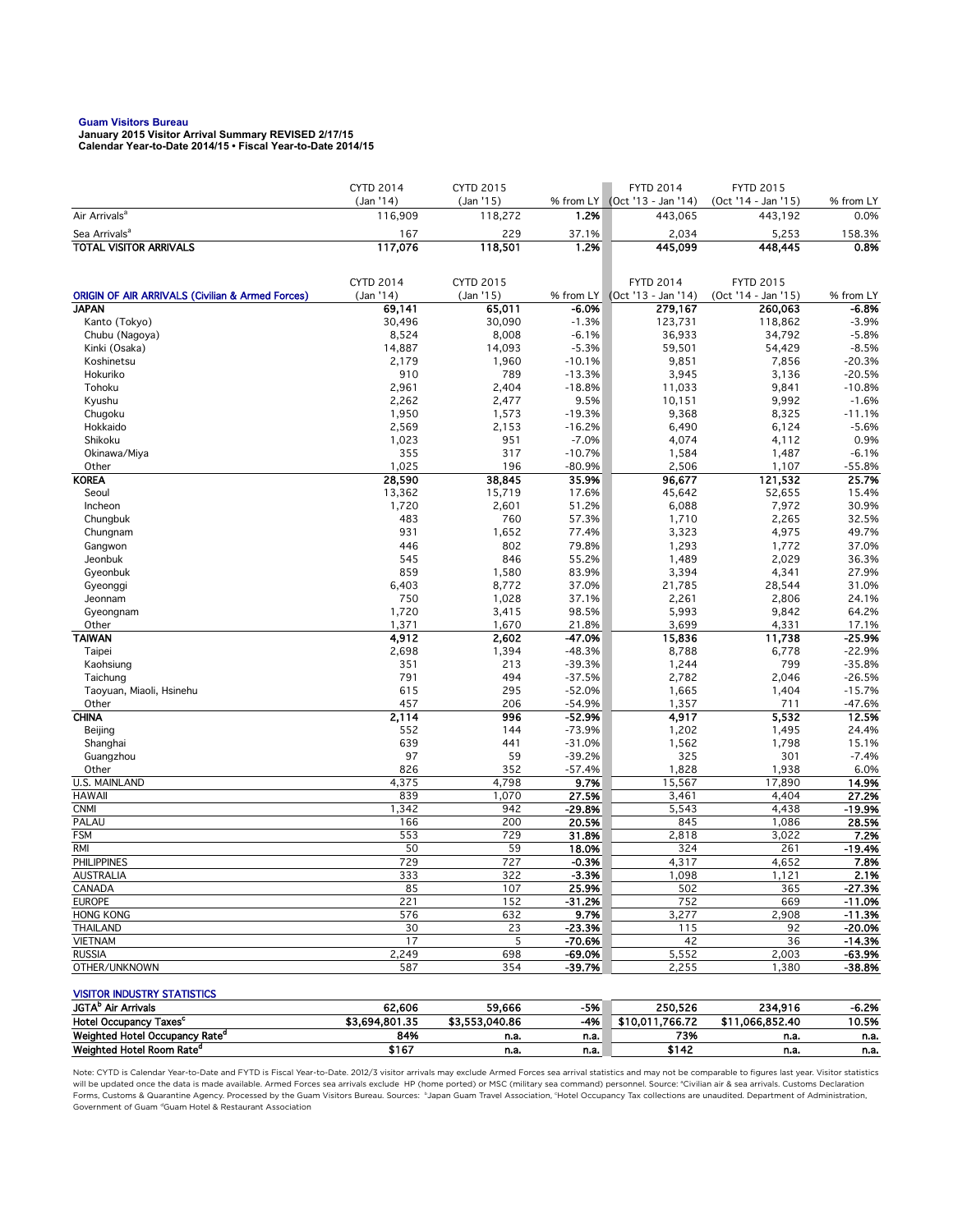

### DAILY ARRIVAL SUMMARY JANUARY 2015

| <b>JANUARY</b>        |                | $\overline{2}$ | 3                | 4'                       | 5                        | 6.                       | 7r                       | 8               | 9                | 10                       | 11             | 12                       | 13.                      | 14               | 15             | 16    | <b>Total</b>    |
|-----------------------|----------------|----------------|------------------|--------------------------|--------------------------|--------------------------|--------------------------|-----------------|------------------|--------------------------|----------------|--------------------------|--------------------------|------------------|----------------|-------|-----------------|
|                       | Thu            | Fri            | Sat              | <b>Sun</b>               | <b>Mon</b>               | <b>Tue</b>               | Wed                      | Thu             | Fri              | Sat                      | <b>Sun</b>     | Mon                      | Tue                      | Wed              | <b>Thu</b>     | Fri   |                 |
| <b>TOTAL CIV' AIR</b> | 5,082          | 3,743          | 3,840            | 4.111                    | 4,077                    | 3,501                    | 3,043                    | 2,879           | 3,981            | 4,289                    | 3,762          | 4,145                    | 3,575                    | 3,077            | 3,704          | 4,008 | 60,817          |
| Japan                 | 3,253          | 2,491          | 2,424            | 2,425                    | 2,572                    | 1.900                    | .400                     | 1,282           | 2,083            | 2,715                    | 2,016          | 2,234                    | 1,977                    | .630             | 1.674          | 1.943 | 34,019          |
| Korea                 | 1,298          | 1.002          | 995              | 1,080                    | 1,080                    | 1,157                    | 1,172                    | 1,118           | 1,579            | 1.240                    | 1.032          | .538                     | 1.151                    | 919              | 1,545          | 1.663 | 19,569          |
| Taiwan                | 284            |                |                  | 147                      | 2                        | $\overline{\phantom{a}}$ | 166                      | 80              | 5                |                          | 226            |                          | 4                        | $10\overline{4}$ | 58             |       | 1,078           |
| China, P.R.C.         | 11             | 6              | 24               | 43                       | 10                       | 27                       | 57                       | 23              | 11               | 25                       | 85             | 8                        |                          | 79               | 14             | 18    | 448             |
| U.S. Mainland         | 86             | 86             | $\overline{152}$ | 173                      | 153                      | 165                      | 128                      | 99              | $\overline{122}$ | 153                      | 213            | 169                      | $\overline{162}$         | 161              | 172            | 133   | 2,327           |
| Hawaii                | 17             | $\overline{4}$ | 15               | 40                       | 29                       | 22                       | 11                       | 24              | 35               | 37                       | 77             | 68                       | 47                       | 23               | 49             | 38    | 536             |
| <b>CNMI</b>           | 22             | 23             | 25               | $12 \overline{ }$        | 35                       | 29                       | 21                       | 40              | 37               | 36                       | 31             | 18                       | 31                       | 27               | 59             | 91    | 537             |
| Palau                 | 6              | 28             | $\overline{ }$   | $\overline{\phantom{0}}$ | 12                       | 8                        | $\sim$                   | 5               | 6                | $\overline{\phantom{a}}$ |                | $\overline{ }$           | 10                       | 16               | $\overline{4}$ | 5     | 115             |
| <b>FSM</b>            | 12             | 8              | 31               | 11                       | 22                       | 29                       | 25                       | 5               | 26               | 3                        | 15             | 33                       | 29                       | 31               | 21             | 3     | 304             |
| <b>RMI</b>            | 2              |                |                  | -                        |                          | 3                        | $\sim$                   |                 | 2                | ۰                        |                | 8                        | 2                        |                  |                | 5     | 26              |
| Philippines           | 19             | 25             | 22               | 14                       | 17                       | 16                       | 8                        | 18              | 16               | 16                       | 12             | 15                       | 38                       | $\overline{32}$  | 36             | 30    | 334             |
| Australia             | 4              | 20             | 6                | 12                       | 34                       | $\overline{2}$           | 6                        | $\overline{27}$ | 32               | 3                        | 9              | 5                        |                          | 10               |                | 19    | 191             |
| Canada                | 10             |                | 9                |                          | 3                        | 8                        | 3                        | 3               | 11               | $\overline{2}$           | 5              | 6                        |                          | 6                | 3              | 4     | $\overline{76}$ |
| Europe                | 3              | 2              | 16               | 6                        | $\overline{4}$           | $\overline{7}$           | 3                        |                 | 3                | $\overline{2}$           | 6              | 6                        |                          | 8                | 10             | ⇁     | 84              |
| Hong Kong             | 30             |                | 10               | $\overline{23}$          | $\overline{\phantom{a}}$ | 31                       | $\overline{2}$           | 103             |                  | 12                       | 12             |                          | 93                       | 2                | 28             | 21    | 368             |
| Thailand              | ۰              |                | -                | $\overline{2}$           | $\overline{\phantom{a}}$ | 5                        | $\overline{\phantom{a}}$ | $\sim$          | -                | -                        |                | $\overline{\phantom{0}}$ |                          |                  |                | 2     | 12              |
| Vietnam               | ۰              |                |                  | -                        | $\overline{\phantom{a}}$ | ٠                        | ۰                        |                 | ٠                | $\overline{\phantom{a}}$ |                | $\overline{2}$           | $\overline{\phantom{a}}$ |                  |                |       | 3               |
| Russia                | 18             | 40             | 98               | 110                      | 95                       | 81                       | 28                       | 39              | $\overline{ }$   | 28                       | $\overline{2}$ | 19                       | $\overline{ }$           | 21               | 14             | 8     | 615             |
| Other                 | $\overline{ }$ | 5              | 4                | 12                       | 9                        | 11                       | 13                       | 12              | 5                | 17                       | 19             | 9                        | 14                       | 6                | 15             | 17    | 175             |

*Note: January daily arrivals reflect Civilian Air arrivals only. Source: Guam Customs Declaration Forms, Customs & Quarantine Agency. Processed by the Guam Visitors Bureau.*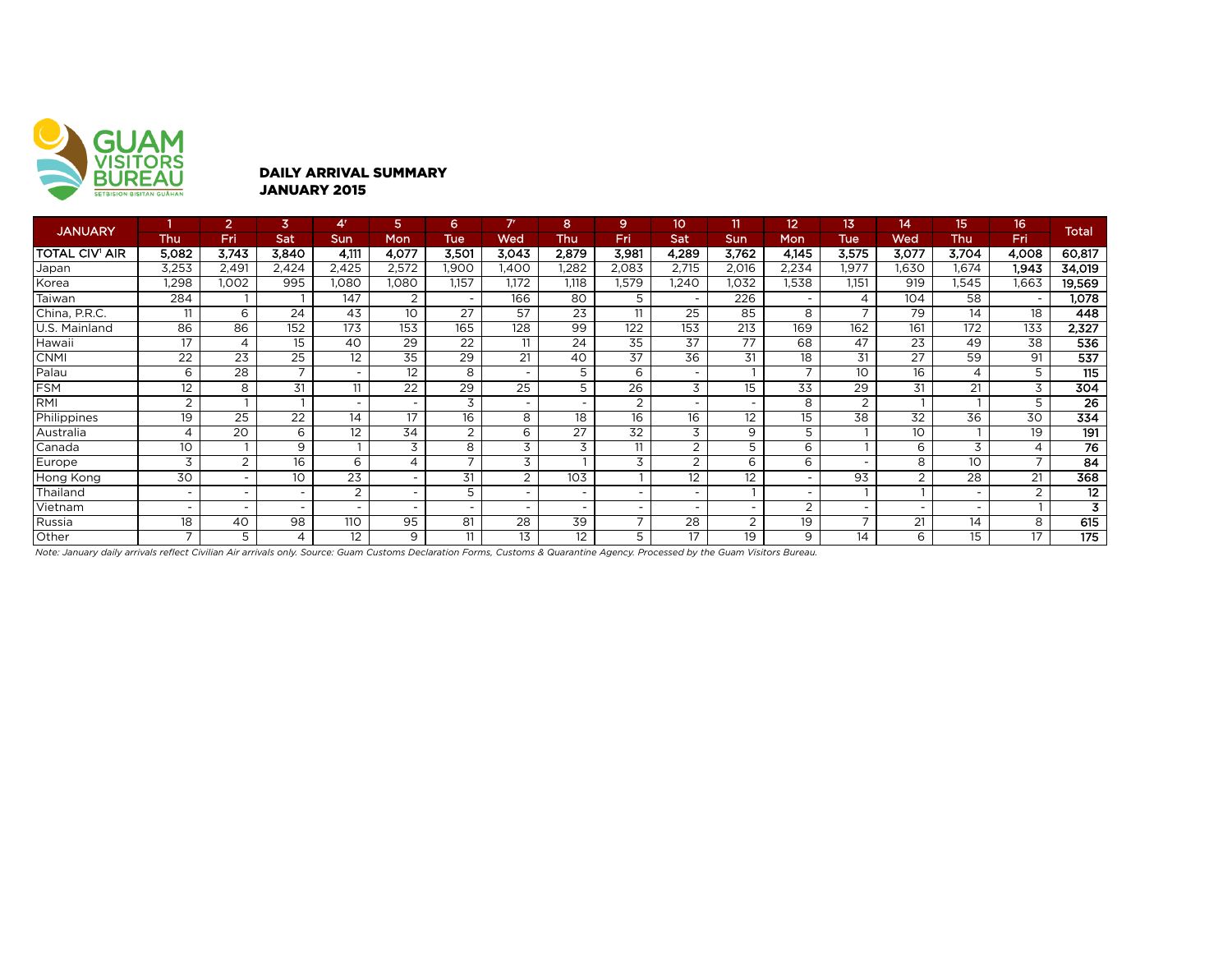

## DAILY ARRIVAL SUMMARY JANUARY 2015

| <b>JANUARY</b>        | 17                       | 18 <sup>r</sup> | 19'                      | 20         | 21                       | 22 <sup>r</sup>          | 23                       | 24                       | 25                       | 26                       | 27              | 28                       | 29    | 30    | 31                       | <b>Total</b>    |
|-----------------------|--------------------------|-----------------|--------------------------|------------|--------------------------|--------------------------|--------------------------|--------------------------|--------------------------|--------------------------|-----------------|--------------------------|-------|-------|--------------------------|-----------------|
|                       | Sat                      | <b>Sun</b>      | Mon                      | <b>Tue</b> | Wed                      | Thu                      | Fri                      | Sat                      | <b>Sun</b>               | Mon                      | <b>Tue</b>      | Wed                      | Thu   | Fri   | Sat                      |                 |
| <b>TOTAL CIV' AIR</b> | 3,272                    | 4.036           | 4,174                    | 3,311      | 3,431                    | 4,010                    | 3,604                    | 3,837                    | 4,278                    | 3,997                    | 3,403           | 3,594                    | 3,768 | 3,866 | 3,781                    | 117,179         |
| Japan                 | 1,742                    | 1,971           | 2,477                    | 1,919      | 1,677                    | 2,024                    | .958                     | 2,000                    | 2,065                    | 2,496                    | 1,998           | .903                     | 2,052 | 2,224 | 2,223                    | 64,748          |
| Korea                 | 1,139                    | .380            | ,477                     | ,070       | 1,167                    | I,587                    | ,444                     | l,453                    | 1,358                    | 1,193                    | 1,057           | 1,102                    | ,206  | ,457  | .185                     | 38,844          |
| Taiwan                | 2                        | 344             | $\overline{\phantom{0}}$ | 5          | 213                      | 136                      | $\overline{\phantom{0}}$ | 8                        | 389                      |                          | 2               | 227                      | 194   |       | 2                        | 2,602           |
| China, P.R.C.         | 25                       | 46              | 9                        | 16         | 75                       | 20                       | 21                       | 14                       | 96                       | 11                       | 15              | 119                      | 34    | 14    | 25                       | 988             |
| U.S. Mainland         | 138                      | 136             | 93                       | 95         | 147                      | 96                       | 93                       | 156                      | 171                      | 105                      | 110             | 100                      | 112   | 78    | 160                      | 4,117           |
| Hawaii                | 27                       | 20              | 21                       | 35         | $\overline{26}$          | $\overline{24}$          | 16                       | $\overline{27}$          | $\overline{70}$          | 28                       | $\overline{37}$ | 25                       | 27    | 25    | 32                       | 976             |
| <b>CNMI</b>           | 33                       | 40              | 10                       | 31         | 24                       | 30                       | 39                       | 17                       | 13                       | 31                       | 10              | 37                       | 42    | 32    | 16                       | 942             |
| Palau                 | 10                       | 5               | 3                        | 5          | 2                        | $\overline{2}$           | $\overline{2}$           | $\overline{2}$           | 10                       | 9                        | 3               | 5                        | 11    | 2     | 13                       | 199             |
| <b>FSM</b>            | 53                       | 21              | 41                       | 25         | 33                       | 20                       | $\mathbf{I}$             | 31                       | 19                       | 48                       | 20              | 35                       | 34    | 3     | 41                       | 729             |
| RMI                   | $\overline{\phantom{0}}$ |                 | $\overline{\phantom{a}}$ |            |                          | $\overline{7}$           | $\overline{\phantom{a}}$ | 5                        | $\overline{\phantom{a}}$ | $\overline{\phantom{a}}$ | 5               | 3                        |       |       | 11                       | 59              |
| Philippines           | 31                       | 22              | 12                       | 31         | 43                       | 21                       | 12                       | $\overline{37}$          | $\overline{27}$          | 46                       | $\overline{37}$ | 13                       | 23    | 4     | 32                       | 725             |
| Australia             |                          | 6               | 15                       | 10         | 11                       | $\overline{\phantom{0}}$ | 4                        | 24                       | 8                        | 5                        | 13              | 2                        | 5     |       | 4                        | 310             |
| Canada                | 4                        |                 | 3                        |            | 4                        | 2                        | $\overline{\phantom{a}}$ | 4                        | 3                        |                          | 2               | $\overline{2}$           |       | 2     | 4                        | 107             |
| Europe                | $\overline{4}$           | 3               |                          | 10         | $\overline{2}$           | $\overline{2}$           |                          | 6                        | 5                        | 8                        | $\overline{13}$ |                          | 2     | 3     |                          | 152             |
| Hong Kong             | 50                       | 22              |                          | 35         | $\overline{\phantom{a}}$ | 13                       |                          | 35                       | 14                       | $\overline{\phantom{a}}$ | 60              | 4                        | 11    |       | 20                       | 632             |
| Thailand              | $\overline{\phantom{0}}$ |                 | $\overline{\phantom{0}}$ | -          |                          | $\overline{\phantom{a}}$ |                          | $\overline{\phantom{a}}$ |                          | ٠                        | $\overline{2}$  | $\overline{\phantom{0}}$ |       | 2     | 2                        | $\overline{23}$ |
| Vietnam               | ٠                        |                 |                          | ۰.         | $\overline{\phantom{a}}$ | $\overline{\phantom{a}}$ | $\overline{\phantom{0}}$ | $\overline{\phantom{a}}$ | $\overline{\phantom{a}}$ |                          |                 |                          |       |       | $\overline{\phantom{0}}$ | 5               |
| Russia                | 4                        | ⇁               | 3                        | 13         | 2                        | 13                       | 2                        | $\overline{ }$           | 10                       | 3                        |                 |                          | 5     | 6     |                          | 698             |
| Other                 | 9                        | 12              | 8                        | 9          | 3                        | 6                        | 10 <sup>°</sup>          | 11                       | 19                       | 12                       | 19              | 3                        | 9     | 9     | 9                        | 323             |

*Note: January 2015 daily arrivals reflect Civilian Air arrivals only. Source: Guam Customs Declaration Forms, Customs & Quarantine Agency. Processed by the Guam Visitors Bureau.*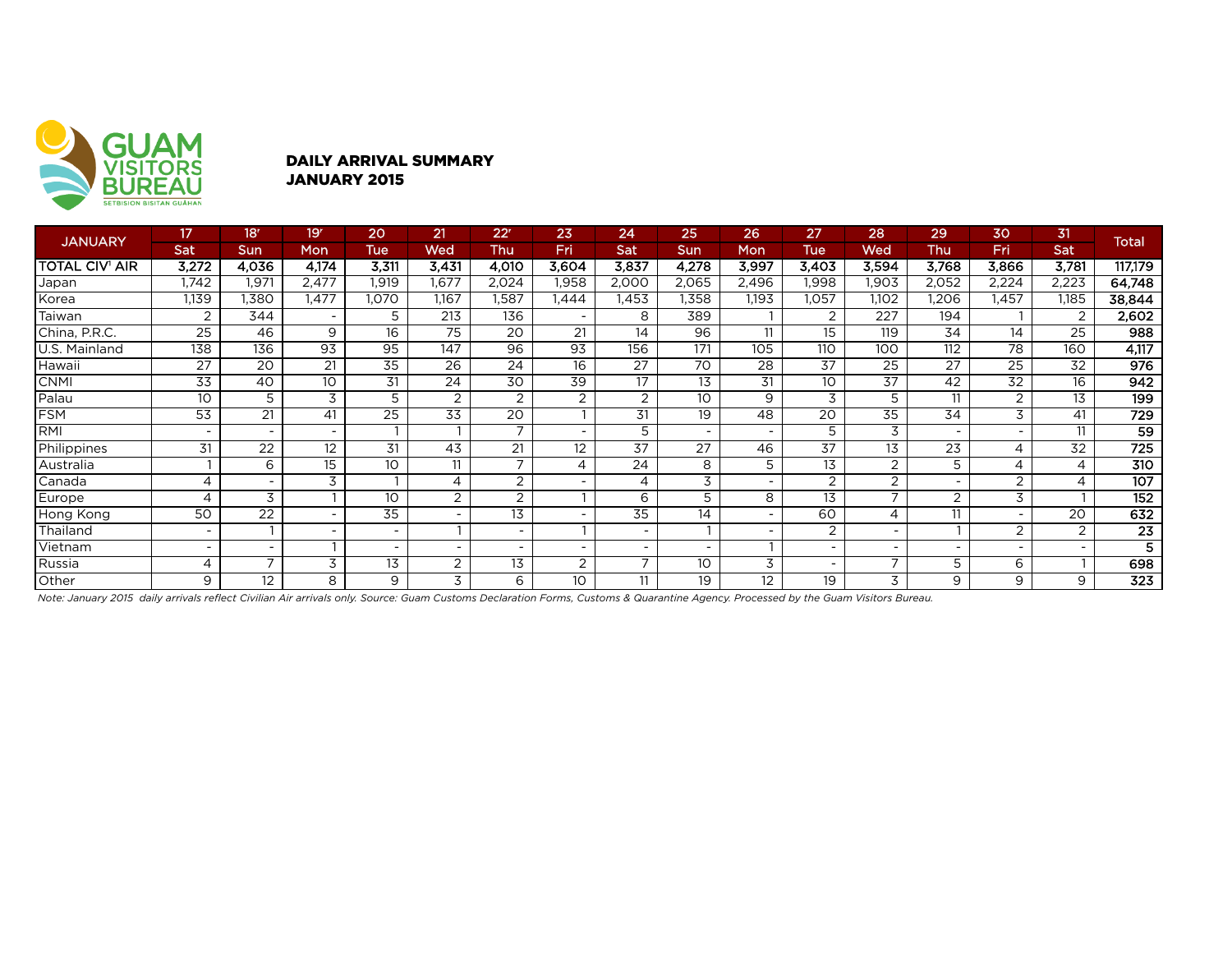

# DAILY ARRIVAL COMPARISON JANUARY 2015

|                             | 2014   |        |              |        | 2015   |              | % chg from LY |          |              |  |
|-----------------------------|--------|--------|--------------|--------|--------|--------------|---------------|----------|--------------|--|
| <b>JANUARY</b>              | Japan  | Other  | <b>Total</b> | Japan  | Other  | <b>Total</b> | Japan         | Other    | <b>Total</b> |  |
| 1                           | 3,016  | 981    | 3,997        | 3,253  | 1,829  | 5,082        | 7.9%          | 86.4%    | 27.1%        |  |
| $\overline{2}$              | 3,959  | 1,223  | 5,182        | 2,491  | 1,252  | 3,743        | $-37.1%$      | 2.4%     | $-27.8%$     |  |
| $\overline{3}$              | 2,950  | 1,340  | 4,290        | 2,424  | 1,416  | 3,840        | $-17.8%$      | 5.7%     | $-10.5%$     |  |
| 4 <sup>r</sup>              | 2,734  | 1,215  | 3,949        | 2,425  | 1,686  | 4,111        | $-11.3%$      | 38.8%    | 4.1%         |  |
| $\overline{5}$              | 2,475  | 1,519  | 3,994        | 2,572  | 1,505  | 4,077        | 3.9%          | $-0.9%$  | 2.1%         |  |
| $\overline{6}$              | 2,175  | 1,371  | 3,546        | 1,900  | 1,601  | 3,501        | $-12.6%$      | 16.8%    | $-1.3%$      |  |
| $\overline{7}$ <sup>r</sup> | 1,550  | 1,290  | 2,840        | 1,400  | 1,643  | 3,043        | $-9.7%$       | 27.4%    | 7.1%         |  |
| 8                           | 1,288  | 1,462  | 2,750        | 1,282  | 1,597  | 2,879        | $-0.5%$       | 9.2%     | 4.7%         |  |
| $\overline{9}$              | 1,581  | 1,693  | 3,274        | 2,083  | 1,898  | 3,981        | 31.8%         | 12.1%    | 21.6%        |  |
| 10                          | 1,981  | 1,632  | 3,613        | 2,715  | 1,574  | 4,289        | 37.1%         | $-3.6%$  | 18.7%        |  |
| 11                          | 2,462  | 1,363  | 3,825        | 2,016  | 1,746  | 3,762        | $-18.1%$      | 28.1%    | $-1.6%$      |  |
| 12                          | 1,999  | 1,784  | 3,783        | 2,234  | 1,911  | 4,145        | 11.8%         | 7.1%     | 9.6%         |  |
| 13                          | 2,168  | 1,386  | 3,554        | 1,977  | 1,598  | 3,575        | $-8.8%$       | 15.3%    | 0.6%         |  |
| 14                          | 2,065  | 1,269  | 3,334        | 1,630  | 1,447  | 3,077        | $-21.1%$      | 14.0%    | $-7.7%$      |  |
| 15                          | 1,571  | 1,492  | 3,063        | 1,647  | 2,057  | 3,704        | 4.8%          | 37.9%    | 20.9%        |  |
| 16                          | 1,874  | 1,818  | 3,692        | 1,943  | 2,065  | 4,008        | 3.7%          | 13.6%    | 8.6%         |  |
| 17                          | 2,164  | 1,507  | 3,671        | 1,742  | 1,530  | 3,272        | $-19.5%$      | 1.5%     | $-10.9%$     |  |
| 18 <sup>r</sup>             | 1,996  | 1,337  | 3,333        | 1,971  | 2,065  | 4,036        | $-1.3%$       | 54.5%    | 21.1%        |  |
| 19 <sup>r</sup>             | 2,181  | 1,640  | 3,821        | 2,477  | 1,697  | 4,174        | 13.6%         | 3.5%     | 9.2%         |  |
| 20                          | 2,713  | 1,345  | 4,058        | 1,919  | 1,392  | 3,311        | $-29.3%$      | 3.5%     | $-18.4%$     |  |
| 21                          | 2,257  | 1,225  | 3,482        | 1,677  | 1,754  | 3,431        | $-25.7%$      | 43.2%    | $-1.5%$      |  |
| 22 <sup>r</sup>             | 2,013  | 1,428  | 3,441        | 2,024  | 1,986  | 4,010        | 0.5%          | 39.1%    | 16.5%        |  |
| 23                          | 2,127  | 1,796  | 3,923        | 1,958  | 1,646  | 3,604        | $-7.9%$       | $-8.4%$  | $-8.1%$      |  |
| 24                          | 2,359  | 1,378  | 3,737        | 2,000  | 1,837  | 3,837        | $-15.2%$      | 33.3%    | 2.7%         |  |
| 25                          | 2,166  | 1,223  | 3,389        | 2,065  | 2,213  | 4,278        | $-4.7%$       | 80.9%    | 26.2%        |  |
| 26                          | 2,204  | 1,805  | 4,009        | 2,496  | 1,501  | 3,997        | 13.2%         | $-16.8%$ | $-0.3%$      |  |
| 27                          | 2,504  | 1,484  | 3,988        | 1,998  | 1,405  | 3,403        | $-20.2%$      | $-5.3%$  | $-14.7%$     |  |
| 28                          | 2,085  | 1,380  | 3,465        | 1,903  | 1,691  | 3,594        | $-8.7%$       | 22.5%    | 3.7%         |  |
| 29                          | 1,973  | 1,808  | 3,781        | 2,052  | 1,716  | 3,768        | 4.0%          | $-5.1%$  | $-0.3%$      |  |
| 30                          | 2,087  | 2,329  | 4,416        | 2,224  | 1,642  | 3,866        | 6.6%          | $-29.5%$ | $-12.5%$     |  |
| 31                          | 2,202  | 2,261  | 4,463        | 2,223  | 1,558  | 3,781        | 1.0%          | $-31.1%$ | $-15.3%$     |  |
| <b>Total</b>                | 68,879 | 46,784 | 115,663      | 64,721 | 52,458 | 117,179      | $-6.0%$       | 12.1%    | 1.3%         |  |

*Note: January daily arrivals reflect "Civilian Air" arrivals only. MTD2 Month-to-Date*